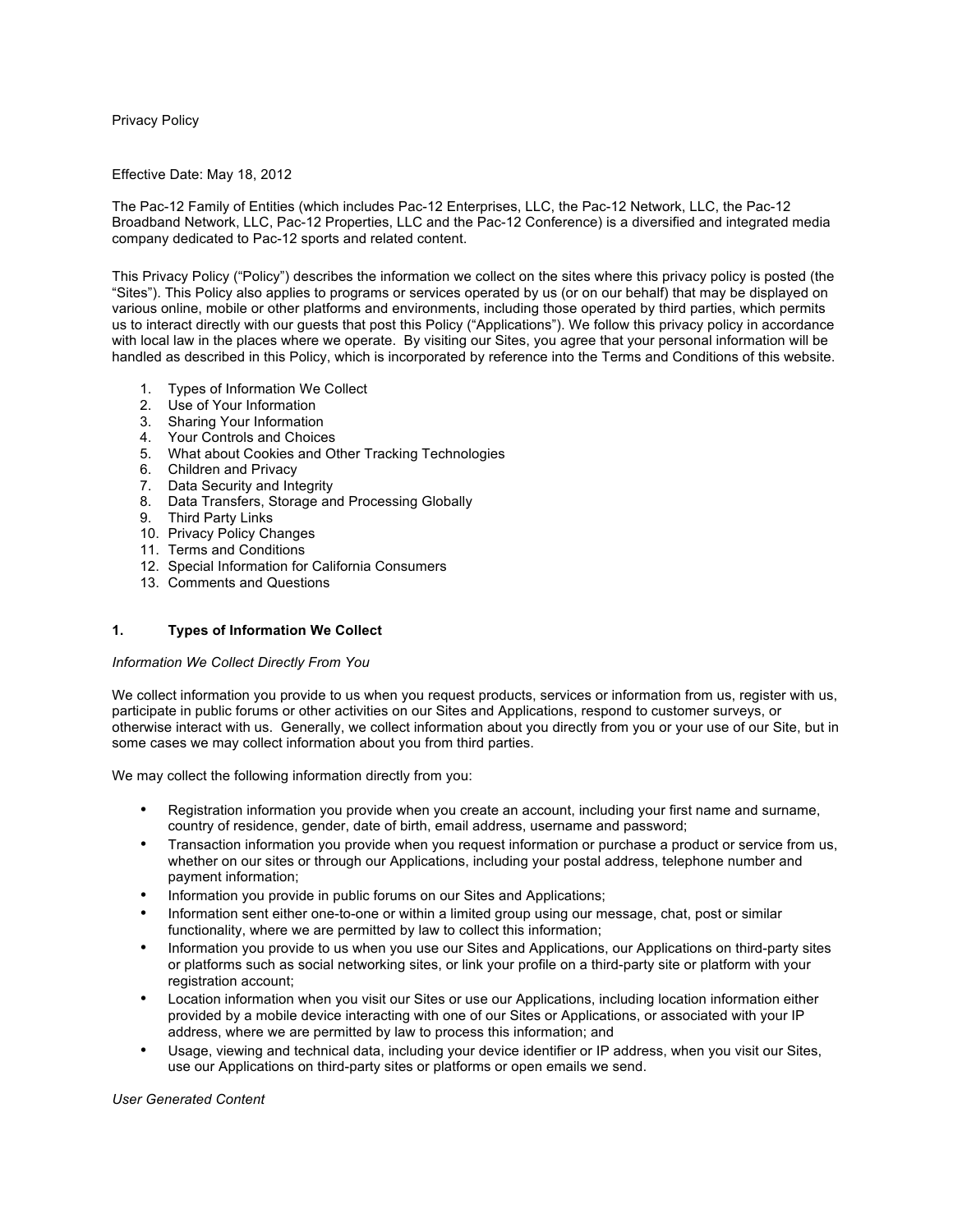Any information that you post to our Sites or Applications may be viewable by other users, as well as visitors to our Sites. If you post content to our Sites or Applications, we may collect and use that information. We are not responsible for the privacy of any information that you choose to post to our Sites or Applications or for the accuracy of any information contained in those postings. Any information that you disclose becomes public information. We cannot prevent such information from being used in a manner that may violate this Policy, the law or your personal privacy. You should have no expectation of privacy in the information you post to the Sites or Applications.

#### *Information We Collect About You From Third Parties*

We also may collect information, including personally identifiable information, about you from affiliated and nonaffiliated third parties. We may share information we collect about you among affiliated and non-affiliated third parties to identify products and services that we believe might be of interest to you.

#### *Information We Collect Automatically*

We may use cookies, web beacons, and other automated devices to collect information, including personally identifiable information, about you when you visit our Sites and Applications and receive emails from us. Specifically, we may collect the following information about your use of our Sites or Applications via these technologies: your browser type and operating system; web pages you view; links you click; your IP address; your interaction with the Sites or Applications; length of time you are logged in to our Sites or Applications; and websites visited before our Sites. Please see the section "What About Cookies and Other Tracking Devices" below for more information about our use of cookies. We may use the information gathered through these methods in anonymous or aggregated form to analyze ways to improve our Sites or Applications. This information also is associated with your username and may be combined with other information, including personally identifiable information that we collect about you.

Please keep in mind that when you provide information to us on a third-party site or platform (for example, via our Applications), the information you provide may be separately collected by the third-party site or platform. The information we collect is covered by this privacy policy and the information the third-party site or platform collects is subject to the third-party site or platform's privacy practices. Privacy choices you have made on the third-party site or platform will not apply to our use of the information we have collected directly through our Applications.

### **2. Use of Your Information**

We use the information that we gather about you for the following purposes:

- Provide you with the products and services you request;
- Communicate with you about your account or transactions with us and send you information about features on our Sites and Applications or changes to our policies;
- Send you offers and promotions for our products and services or third-party products and services;
- Personalize content and experiences on our sites and applications;
- Provide you with advertising based on your activity on our Sites and Applications and on third-party sites and applications;
- Optimize or improve our products, services and operations; and
- Detect, investigate and prevent activities that may violate our policies or be illegal.
- To confirm that the user is an authenticated user for certain TV Everywhere content.

# **3. Sharing Your Information**

We may share your information, including personally identifiable information, with other users and affiliated and nonaffiliated third parties as described in this section.

• We may disclose the information we collect from you to the Pac-12 Family of Entities and our affiliates and subsidiaries to assist us in providing our services to you and for marketing products and services that we believe would be of interest to you.

• We may disclose the information that we collect about you to non-affiliated third parties, such as promotional partners, third party sites or platforms and others with whom we have marketing or other relationships. Those third parties may use your information for marketing purposes, such as to market products and services that they believe would be of interest to you. We also may combine the information that we collect about you with other information that we obtain from third parties. This information may help us to determine what advertisements to direct to you, to place on our website, and where to advertise our services. We may share your information to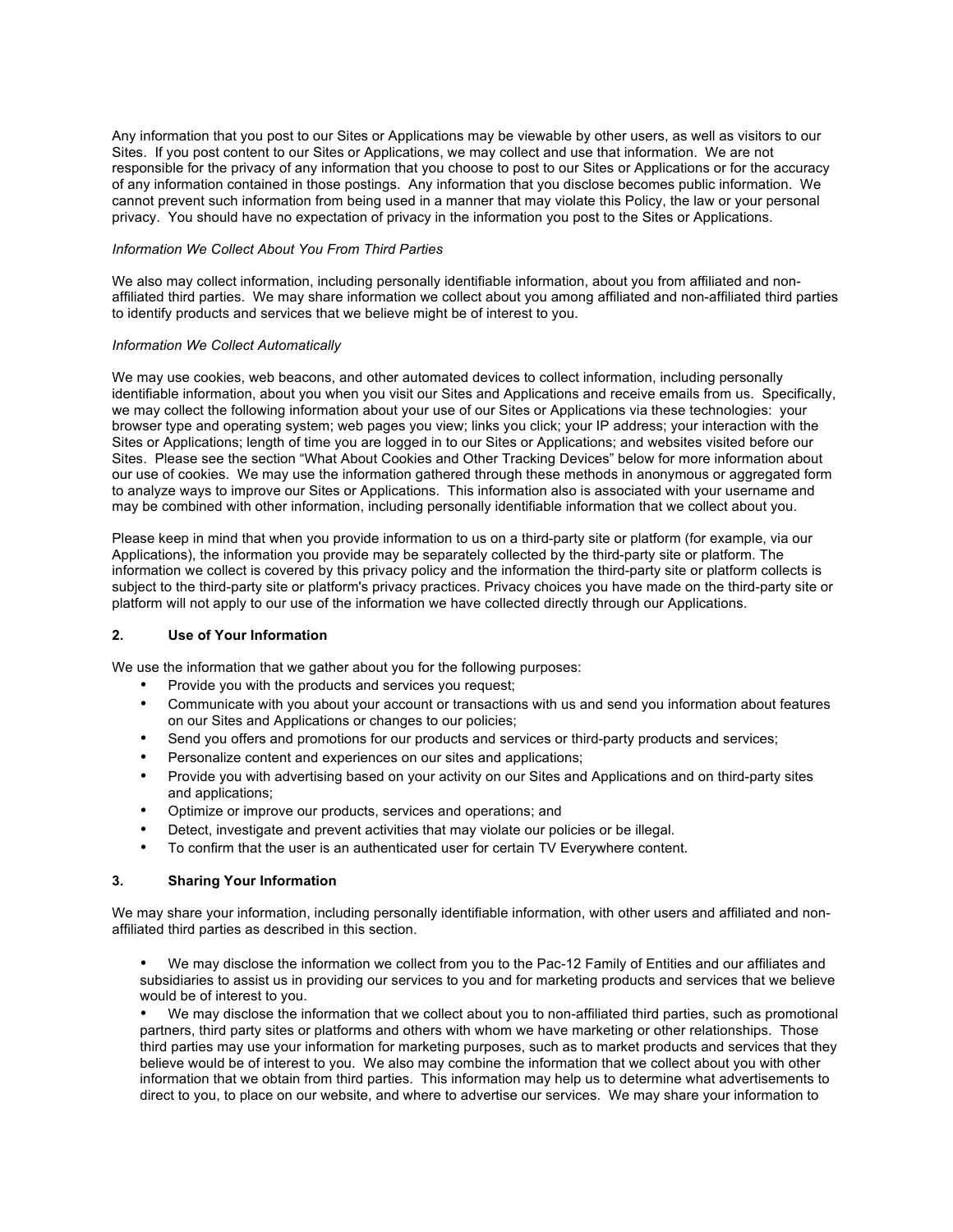respond to your choices. (\*Please note that once we share your personal information with another company, the information received by the other company becomes subject to the other company's privacy practices).

• We may disclose the information that we collect about you when we cooperate with financial institutions to offer co-branded products or services to you, such as our co-branded products or services; however, we will do so only if permitted by applicable law and, in these cases, the financial institutions are prohibited from using your personal information for purposes other than those related to the co-branded products or services.

• We may disclose the information we collect from you to third party vendors, service providers, contractors or agents who perform functions on our behalf. For example, these providers may help us administer our Sites.

• We may disclose the information we collect from you in connection with the sale of a business, if we are acquired by or merged with another company, if substantially all of our assets are transferred to another company, or as part of a bankruptcy proceeding, we may transfer the information we have collected from you to the acquiring company.

• We may disclose the information we collect from you where we believe it is necessary to investigate, prevent or take action regarding illegal activities, suspected fraud, situations involving potential threats to the safety of any person or violations of our Terms and Conditions or this Policy.

• We may disclose the information we collect from you to enforce our Terms of Use or rules, to protect our rights and property and the rights and property of our guests and third parties, or in other cases if we believe in good faith that disclosure is required by law.

• We may disclose the information we collect from you in order to comply with the law, a judicial proceeding, court order or other legal process, such as in response to a subpoena.

• We may share aggregate or anonymized information about users with third parties for marketing, advertising, research or similar purposes. For example, if we display advertisements on behalf of a third party, we may share aggregate, demographic information with that third party about the users to whom we displayed the advertisements.

## **4. Your Controls and Choices**

We provide you the ability to exercise certain controls and choices regarding our collection, use and sharing of your information. In accordance with local law, your controls and choices may include:

- You may correct, update and delete your registration account.
- You may change your choices for subscriptions, newsletters and alerts.
- You may choose whether to receive from us offers and promotions for our products and services, or products and services that we think may be of interest to you.
- You may choose whether we share your personal information with other companies so they can send you offers and promotions about their products and services.
- You may choose whether to receive targeted advertising from many ad networks, data exchanges, marketing analytics and other service providers here.
- You may request access to the personal information we hold about you and that we amend or delete it and we request third parties with whom we have shared the information do the same.

You may exercise your controls and choices, or request access to your personal information, by visiting Communication Choices, us at the information provided below, or following instructions provided in communications sent to you. Please be aware that, if you do not allow us to collect personal information from you, we may not be able to deliver certain products and services to you, and some of our services may not be able to take account of your interests and preferences. If you have questions regarding the specific personal information about you that we process or retain, please contact us.

## **5. What About Cookies and Other Tracking Technologies?**

When you interact with the Sites and Applications, we strive to make your experience easy and meaningful. We or our third party service providers use cookies, web beacons (including clear GIFs), Flash LSOs, and similar technologies to track user activity and collect website and application data. We may combine this data with the personal information we have collected from you.

**Cookies**. Cookies allow a web server to transfer data to a computer for recordkeeping and other purposes. We and our third party service providers may use "cookies" on our Sites and Applications to, among other things, better serve you with tailored information and facilitate your ongoing access to and use of the Sites and Applications. There are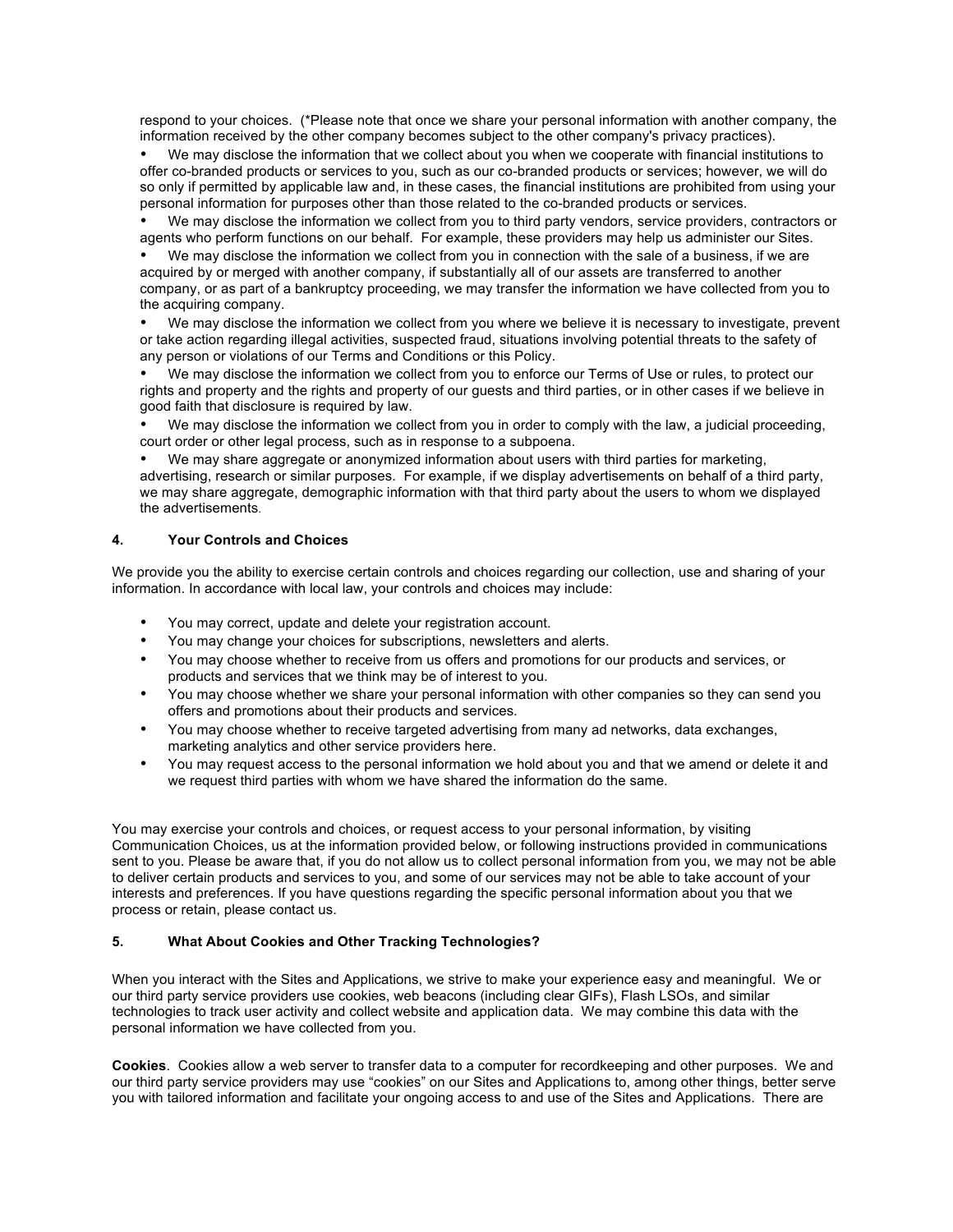two types of cookies: session-based and persistent cookies. In addition, we also allow vendors to use cookies on our Sites and Applications.

- Session Cookies. Session cookies exist only during an online session. They disappear from your computer when you close your browser or turn off your computer. We use session cookies to allow our systems to uniquely identify you during a session or while you are logged in to the Sites and Applications. This allows us to process your online transactions and requests and verify your identity, after you have logged in, as you move through our Sites and Applications.
- Persistent Cookies. Persistent cookies remain on your computer after you have closed your browser or turned off your computer. We use persistent cookies to track aggregate and statistical information about user activity, which may be combined with other user information.
- Third Party Cookies*.* We may also engage third parties to track and analyze non-personally and personally identifiable website data and to serve advertisements. To do so, we may permit third parties to apply cookies to users of our Sites and Applications, where permitted by law, and, subject to your right to opt-out through the Network Advertising Initiative and About Ads (as discussed below). We use the data collected by such third parties to help us administer and improve the quality of the Sites and Applications and to analyze site usage. Such third parties may combine the information that we provide about you with other information that they have collected. These third parties are required to use your information in accordance with this Policy.

*Disabling Cookies*. Most web browsers automatically accept cookies, but if you prefer, you can edit your browser options to block them in future. The Help portion of the toolbar on most browsers will tell you how to prevent your computer from accepting new cookies, how to have the browser notify you when you receive a new cookie, or how to disable cookies altogether. Visitors to our Sites and Applications who disable their web browsers' ability to accept cookies will be able to browse the Sites and Applications; however, many site features, such as the shopping cart, will not function if you disable cookies.

**Local Storage Objects**. We and our third party service providers may use Flash Local Storage Objects ("Flash LSOs") in order to store your Site preferences, to personalize your visit or to display content based upon what you view on our Site. Flash LSOs are different from browser cookies because of the amount and type of data stored. In addition, you cannot control, delete or disable the acceptance of Flash LSOs through your browser. For more information on Flash LSOs, or to learn how to manage your settings for Flash cookies, go to the Adobe Flash Player Help Page, choose "Global Storage Settings Panel" and follow the instructions. To see the Flash LSOs currently on your computer, choose "Website Storage Settings Panel" and follow the instructions to review and, if you choose, to delete any specific Flash LSO.

**Web Beacons, Pixel Tags and Other Technologies**. We may use web beacons, such as clear GIFs, web bugs or pixel tags, which are tiny graphics with a unique identifier similar in function to cookies. In contrast to cookies, which are stored on your computer's hard drive, clear GIFs are embedded invisibly on web pages. We may use clear GIFs in connection with our Sites and Applications to, among other things, track the activities of website visitors, help us manage content, and compile statistics about website usage. We and our third party service providers also use clear GIFs in HTML e-mails to our customers, to help us track e-mail response rates, measure the success of our marketing campaigns, identify when our e-mails are viewed and track whether our e-mails are forwarded.

**Site Analytics**. As noted, we work with third party service providers who use the technologies described in this section to conduct website analytics to help us track and understand how visitors use our Sites and Applications. For example, we use a variety of third party web analytics, to help us improve our Sites and Applications' performance and user experiences.

**Third-Party Ad Networks**. We may use third parties such as network advertisers to serve advertisements on our Sites and Applications. Please see the section entitled "Advertising" for additional information about our practices and your choices with regard to receiving such advertisements.

#### **Advertisements**

We display advertisements on our Sites and Applications. Some of the advertisements are based on the collection of personal information and others are based on the collection of aggregate information. Please see the bottom of this section for opt-out information.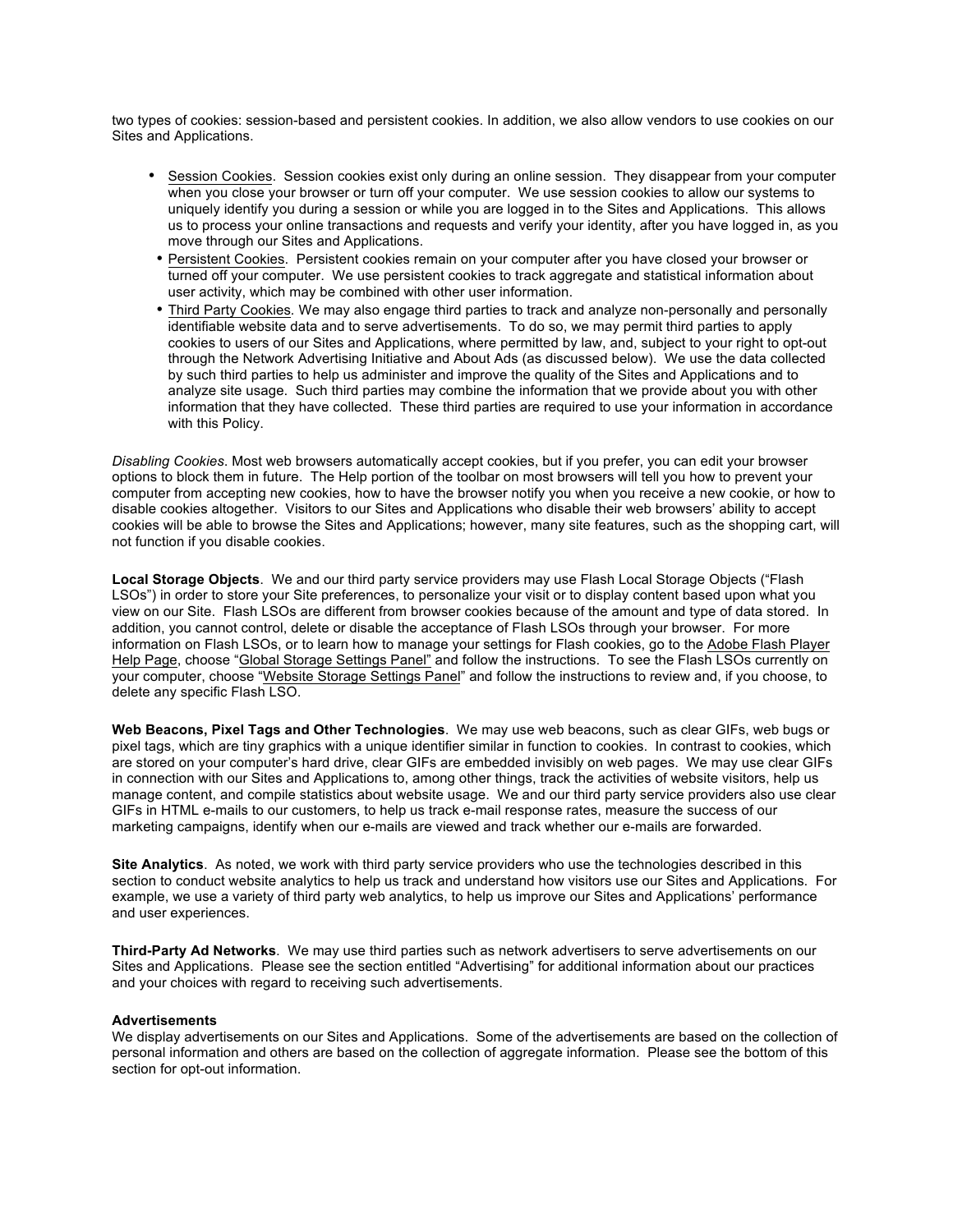We use third parties such as network advertisers to serve advertisements on our Sites and Applications. Network advertisers are third parties that display advertisements based on your visits to our Sites and Applications and other websites and applications you have visited. This enables us and these third parties to target advertisements to you for products and services in which you might be interested. Third party ad network providers, advertisers, sponsors and/or traffic measurement services may use cookies, JavaScript, web beacons (including clear GIFs), Flash LSOs and other technologies to measure the effectiveness of their ads and to personalize advertising content to you. These third party cookies and other technologies are governed by each third party's specific privacy policy, not this one. We may provide these third-party advertisers with information about your usage of our Sites and Applications and our Services, both personally identifiable and non-personally identifiable information.

### **You may opt-out of many third-party ad networks. The website**

**http://www.networkadvertising.org/optout\_nonppii.asp provides information regarding this practice by Network Advertising Initiative ("NAI") members, and your choices regarding having this information used by these companies, including how to "opt-out" of third-party ad networks operated by NAI members.** You also may contact About Ads at http://www.aboutads.info/choices/ for information about opting out of targeted advertising and your choices regarding having information used by About Ads member companies, including how to "opt-out" of third-party ad networks operated by About Ads members. Opting out of one or more NAI members or About Ad members (many of which will be the same) only means that those members no longer will deliver targeted content or ads to you, but it does not mean you will no longer receive any targeted content or ads on our Sites and Applications or other websites and applications. You may continue to receive advertisements, for example, based on the particular website that you are viewing. Also, if your browsers are configured to reject cookies when you visit this optout page, or you subsequently erase your cookies, use a different computer or change web browsers, your NAI or About Ad opt-out may no longer, be effective. Additional information is available on NAI's and About Ad's websites and applications accessible by the above links.

# **6. Children and Privacy**

Our Sites and Applications are not designed for children under 13 and we do not knowingly collect information from children under 13.

# **7. Data Security and Integrity**

The security, integrity and confidentiality of your information are extremely important to us. We have implemented technical, administrative and physical security measures that are designed to protect guest information from unauthorized access, disclosure, use and modification. From time to time, we review our security procedures to consider appropriate new technology and methods. Please be aware though that, despite our best efforts, no security measures are perfect or impenetrable.

### **8. Data Transfers, Storage, and Processing**

If you are located outside of the United States, please note that information we collect will be transferred to and processed in the United States. By using our Sites or Applications, you consent to the transfer and processing of your information in the United States, which does not have data protection laws that provide the same level of protection that exists in countries in the European Economic Area. Your consent is voluntary. If, however, you do not consent, then we may not be able to provide you with our Services.

We operate globally and may transfer your personal information to individual companies in locations around the world for the purposes described in this Policy. Additionally, when we transfer information from the European Union to the United States, we abide by the Safe Harbor Principles as set forth by the U.S. Department of Commerce, use standard contract clauses approved by the European Commission, adopt other means under European Union law for ensuring adequate safeguards, or obtain your consent. We also apply the substantive requirements of the Safe Harbor Principles when transferring personal information from Australia to the United States.

### **9. Third Party Links**

At times, our Sites and Applications may contain links to other third party websites. Any access to and use of such linked websites is not governed by this Policy, but, instead, is governed by the privacy policies of those third party websites, and we are not responsible for the information practices of such third party websites